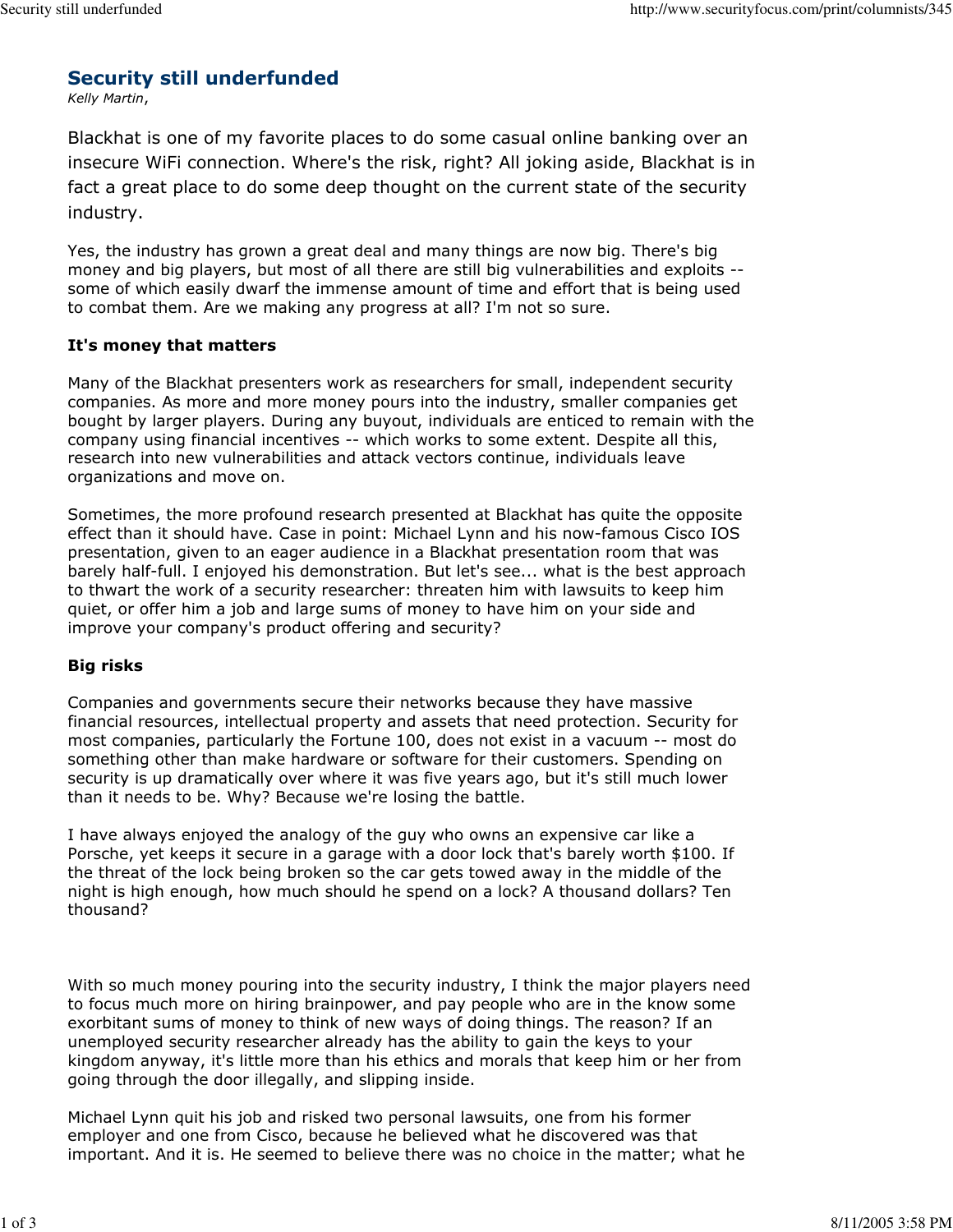discovered had to be made public. What is the value of this discovery to Cisco, a highly respected company with oodles of cash, a near monopoly in the Internet's core infrastructure, and a market cap of \$125 Billion?

# It's all about ethics

Most discussions of ethics tend to result in glassy eyes and yawns from those involved, so I'll keep this brief. The fact is there's little else preventing many researchers from going to the dark side, and slicing off tiny bits of the fortunes of the Fortune 100, bit-by-bit.

Michael Lynn could have taken the easy road and kept quiet, or even used what he found to own the edge routers of some of the largest companies in the world. It's an excellent way to slip inside. He has stated very times tht he disassembled Cisco's software, apparently under ISS' direction, which undoubtedly violates Cisco's license agreement. That's probably wrong. But the Cisco source code has been stolen two times now, and those criminals who have it now very much have an upper hand. That is much worse. Lynn did nothing more than any other security researcher or academic with strong ethics would do: he published his findings and presented them to the world.

# Hire someone complex

Complexity is all around us, more than ever before -- and yet some very smart people can still slip in and out of the world's most secure servers and workstations with ease. Other smart people know about this, and plead with their managers to do something about it. People most in the know too often have the least amount of power to do anything. In fact, the tables should be turned.

The largest computer companies like Cisco, Oracle, Google, Symantec and Microsoft should try a little harder to proactively hire smart, independent security people, protect themselves, and then use the assimilated brainpower to develop products and services that earn enormous sums of money for their organization. Google and Microsoft are already well-known for doing this, but there's still room for much more. Particularly those people who can demonstrate that they have strong ethics and morals should be on that list. Still don't see the threat?

The Cisco routers that hold up your company's infrastructure may already be under someone else's control. A generation four Windows rootkit could lead to a pot of gold -- and might remain undetected for years. Rest assured that all those unpatched Oracle hacks could lead to another ten pots of gold, among the jewels of your enterprise's database. A Symantec security gateway turned into its evil twin could really hurt detection efforts, and give you a false sense of security to boot. Even after a stealthy intrusion is one day discovered, and the FBI or Interpol are brought in, the very forensic tools they use can be turned against them, with an electronic time bomb that explodes when specific forensic tools are used. There is no safe haven in the security world, only risk mitigation and one's hope for the best.

# The brain-drain

I enjoy reading people complain about brain-drain, as if we all work for some altruistic reason that is completely absent from any financial gain. Get with it, this is business. Double my salary and offer me a position higher up in your organization, and I'd be the first one to leave. It's not brain-drain, it's common sense.

Of course, this is all oversimplified, and no one in the security industry wants to focus